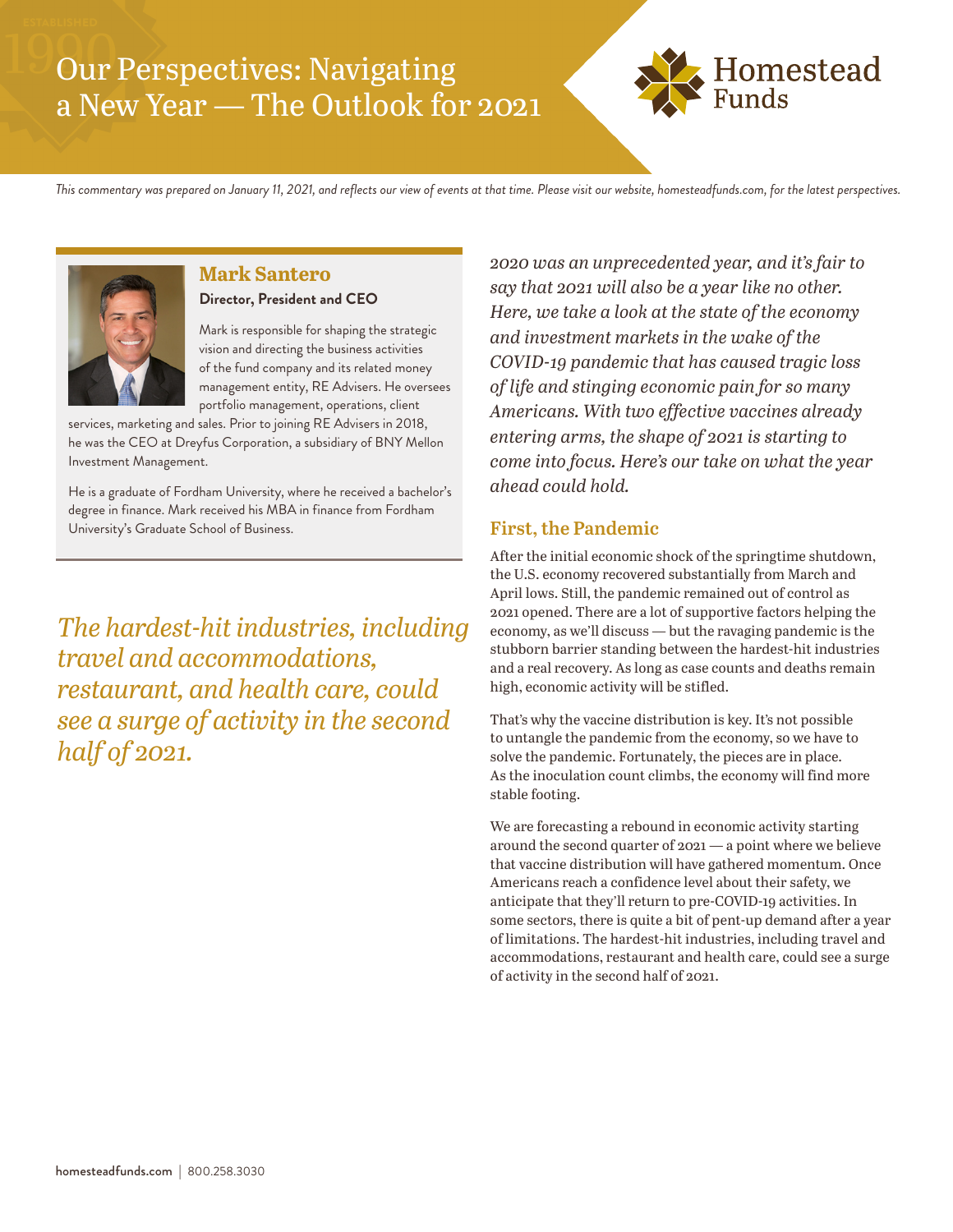

Source: Opportunity Insights Economic Tracker. The dashed segment of the line is provisional data, which may be subject to non-negligible revisions as new data is posted.



Source: OECD (2020), Real GDP forecast (indicator). doi: 10.1787/1f84150b-en (Accessed on 04 January 2021). There is no guarantee that the vaccines will be administered as projected nor that the forecasted recovery will be achieved.

Indeed, the economic outlook is better after the damage of 2020 is now in the rearview mirror. Many economists are calling for a "v-shaped recovery, noting that the "v" in recovery stands for vaccine. We agree that stronger economic growth will be dependent on vaccine distribution and effectiveness.

#### **The Policy Environment Is Supportive**

Smart policy moves both at home and abroad were crucial to the initial recovery, but their impact isn't done yet. Both monetary and fiscal policies continue to be integral to supporting the economy and the investment markets.

The Federal Reserve (Fed) swiftly enacted initiatives to slash interest rates, buy up bonds in the marketplace, and offer direct lending programs to corporations and other entities. These tools brought liquidity back to the borrowing markets. But the benefits will continue well into 2021. Committed to keeping its target rate low, the Fed's policy also brings down the cost of new mortgages, credit cards and other consumer borrowing. Corporations also enjoy the lower cost of borrowing.

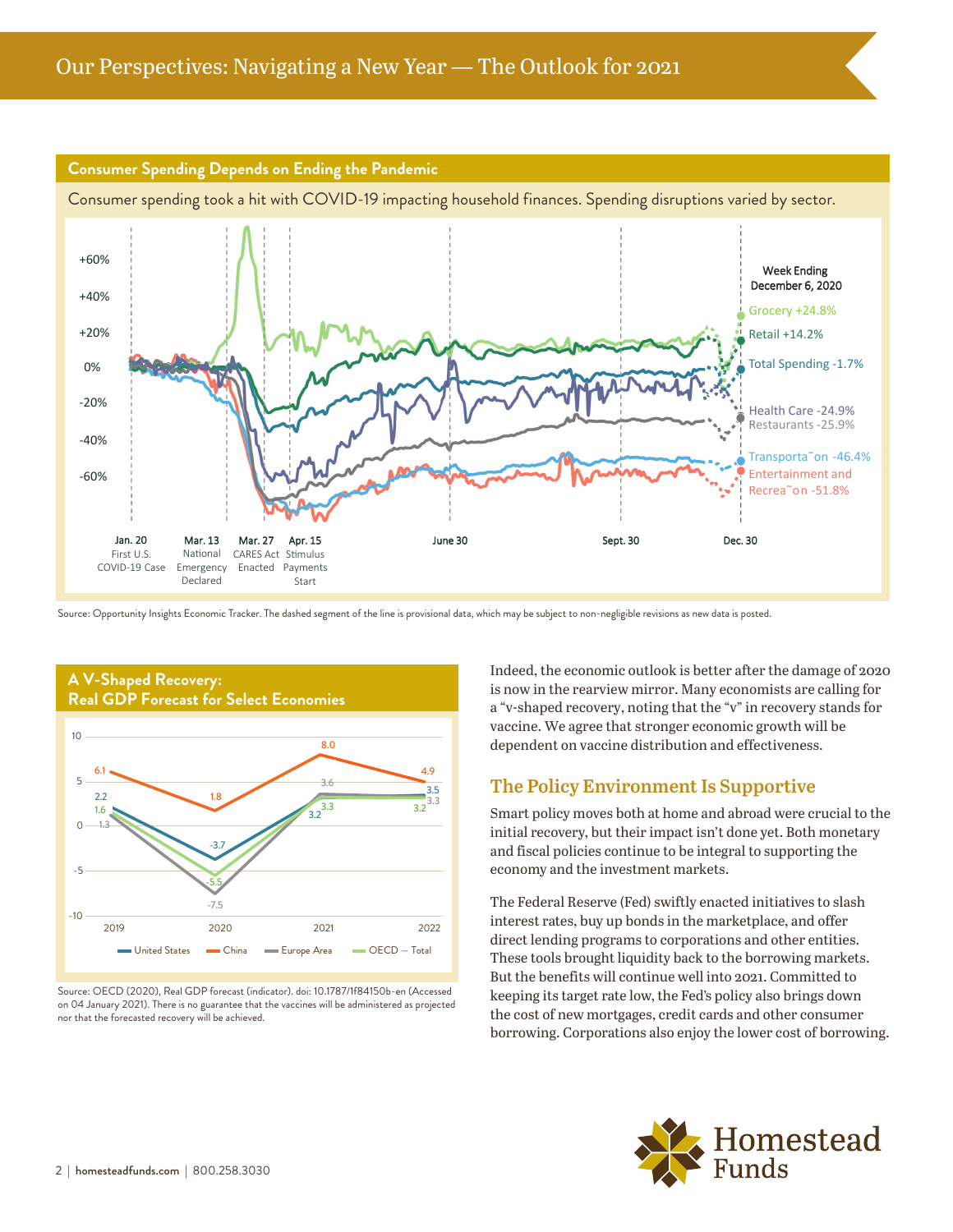*Committed to keeping its target interest rate low, the Fed's policy brings down the cost of borrowing for both consumers and companies.*

Fiscal stimulus has also gone a long way, and we'll see more support in 2021 as the second stimulus package flows to homes, institutions and into the economy. As the Biden administration takes office, it is likely to focus on continued fiscal support over the course of 2021.

Other green lights are coming from the markets regarding the new administration. Though regulatory policies are likely to tighten up on some businesses, we see evidence that Biden is sticking to a balanced, consensus-building course rather than an extreme agenda. Early cabinet picks are moderate, and that news has been well received by markets.



**Fiscal Stimulus Around the Globe (as a percentage of GDP)**

1 Data published by the International Monetary Fund, March 2009. Includes measures announced for 2008-2010. Only fiscal year 2009 information was available for India. 2 McKinsey & Company, "The \$10 trillion rescue: How governments can deliver impact." 2019 GDP taken into account for values related to COVID-19 crisis.

# **Disruption Poised to Continue**

Our portfolio managers have long focused on several themes of "disruption" in their investment portfolios. A number of those trends accelerated at lightning speed in the pandemic-living environment.

Some areas of American life will certainly return to normal once the COVID-19 threat subsides: leisure travel, dining out, convening freely with friends and loved ones. But other things are sure to change. The sea change in working conditions for professional and knowledge workers is likely here to stay, with lasting implications for related industries. It could mean a permanent shift in workrelated travel, and it almost certainly means a lasting boost in the technology investments that enable remote work.

Our shopping habits are another good example. As shopping habits adjusted, the shift toward ecommerce, shipping, curbside pickup and delivery lurched forward. Investment in shipping logistics and technology has been a long-standing investment theme of ours, and the changes driven by the pandemic have accelerated that theme.

Indeed, these lasting changes are one of the reasons that many companies were able to hold steady or even expand profitability even as American jobs evaporated. Along with disruption to American life, there was innovation. With corporate profitability set to rebound later this year, current stock valuations are high yet not unsustainable, in terms of stock price-to-forward-earnings ratios.





Source: Strategas. *Past performance is no guarantee of future results.* Indices are unmanaged, and investors cannot invest directly in an index. Unless otherwise noted, performance of indices does not account for any fees, commissions or other expenses that would be incurred. Returns include reinvested dividends.